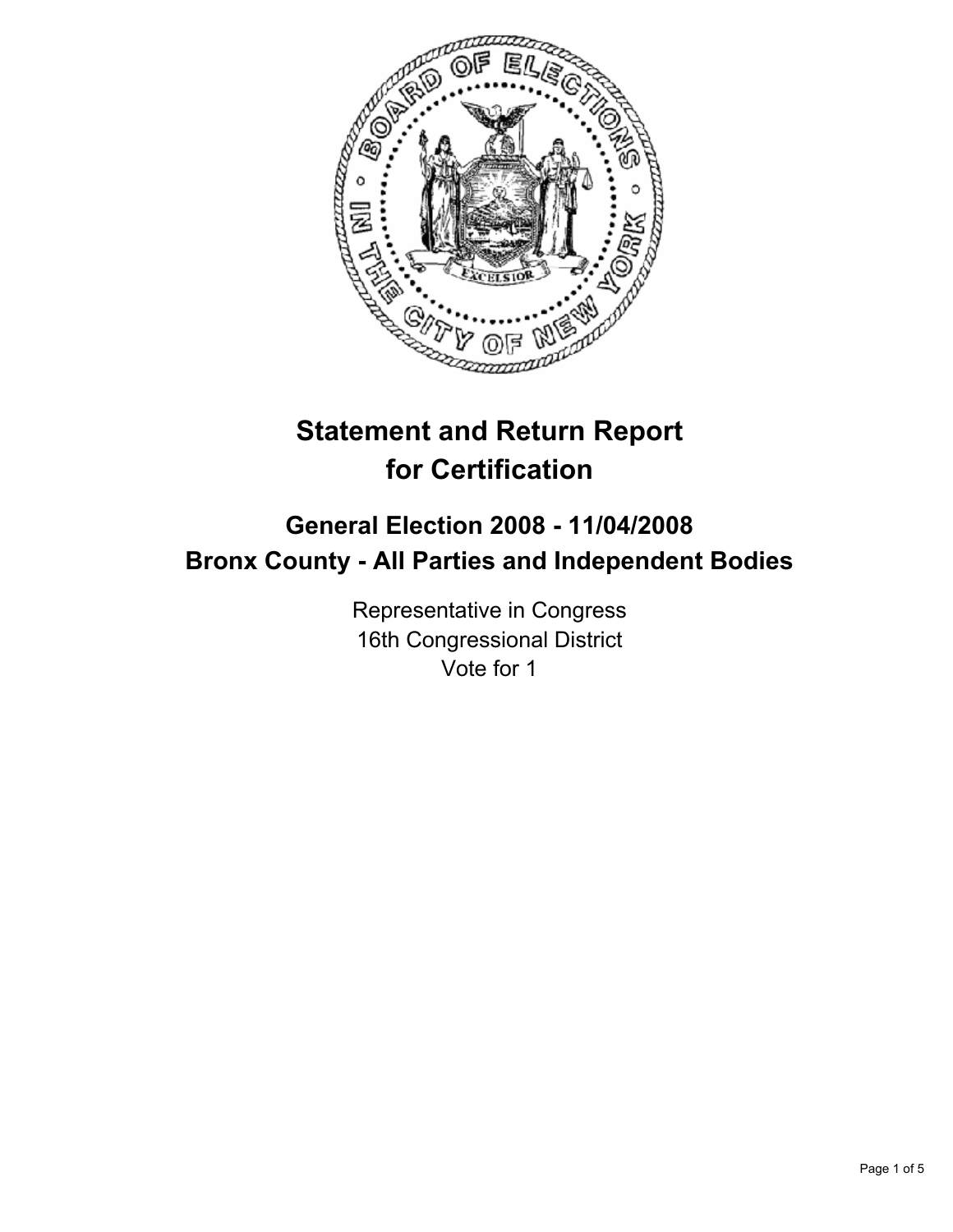

## **Assembly District 76**

| PUBLIC COUNTER                    | 4,276 |
|-----------------------------------|-------|
| <b>EMERGENCY</b>                  | 61    |
| ABSENTEE/MILITARY                 | 54    |
| <b>FEDERAL</b>                    | 20    |
| <b>AFFIDAVIT</b>                  | 281   |
| <b>Total Ballots</b>              | 4,692 |
| JOSE E SERRANO (DEMOCRATIC)       | 3,396 |
| ALI MOHAMED (REPUBLICAN)          | 92    |
| ALI MOHAMED (CONSERVATIVE)        | 11    |
| JOSE E SERRANO (WORKING FAMILIES) | 88    |
| <b>Total Votes</b>                | 3,587 |
| Unrecorded                        | 1.105 |

**Assembly District 77**

| <b>PUBLIC COUNTER</b>             | 29,297 |
|-----------------------------------|--------|
| <b>EMERGENCY</b>                  | 555    |
| ABSENTEE/MILITARY                 | 552    |
| <b>FEDERAL</b>                    | 78     |
| <b>AFFIDAVIT</b>                  | 1,998  |
| <b>Total Ballots</b>              | 32,480 |
| JOSE E SERRANO (DEMOCRATIC)       | 24.461 |
| ALI MOHAMED (REPUBLICAN)          | 639    |
| ALI MOHAMED (CONSERVATIVE)        | 113    |
| JOSE E SERRANO (WORKING FAMILIES) | 616    |
| ALIVAH WILLIAMS (WRITE-IN)        |        |
| <b>Total Votes</b>                | 25,830 |
| Unrecorded                        | 6.650  |

## **Assembly District 78**

| 17,947 |
|--------|
| 103    |
| 357    |
| 77     |
| 1,252  |
| 19,736 |
| 13,834 |
| 794    |
| 92     |
| 550    |
| 15,270 |
| 4.466  |
|        |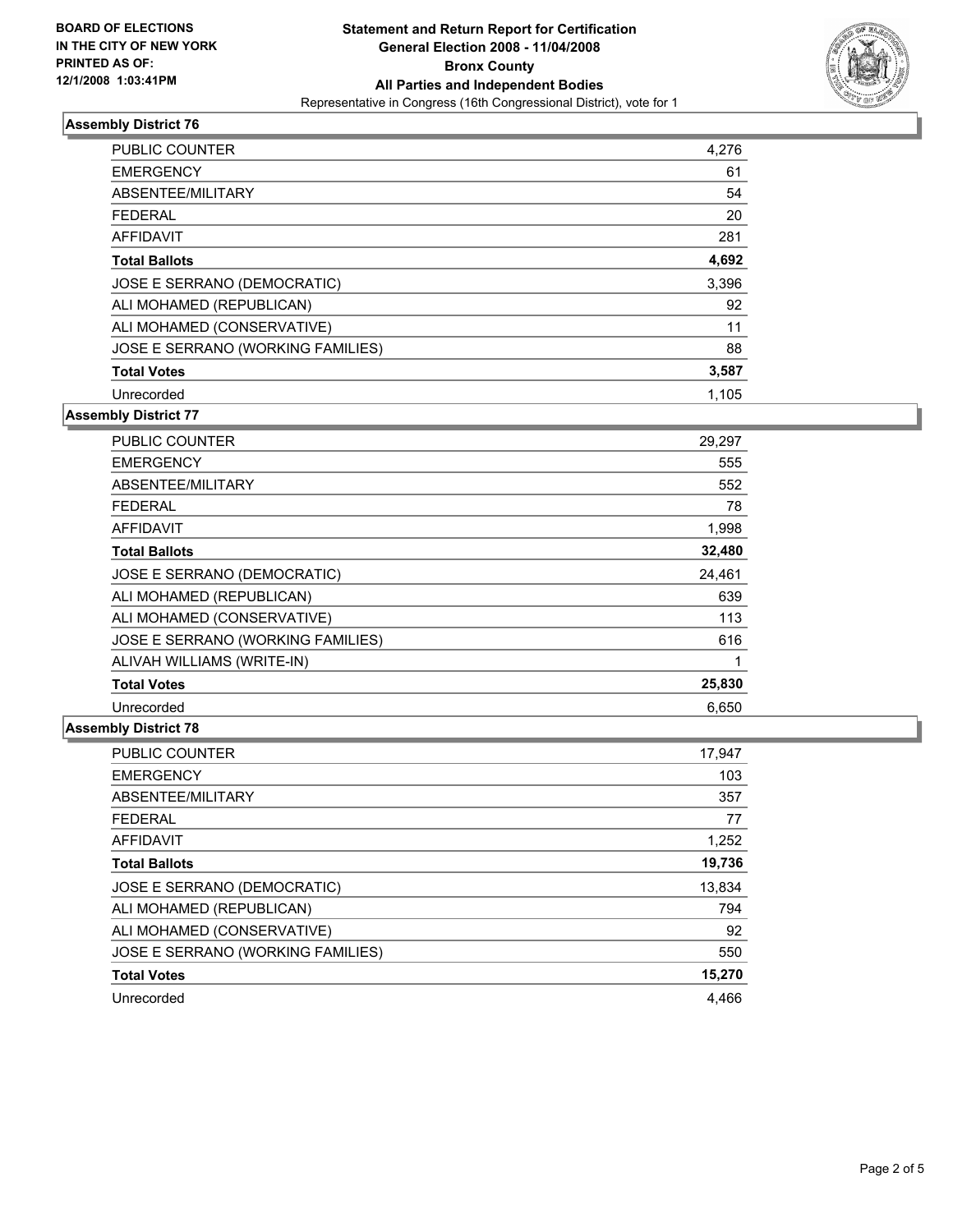

## **Assembly District 79**

| PUBLIC COUNTER                    | 34,618 |
|-----------------------------------|--------|
| <b>EMERGENCY</b>                  | 171    |
| ABSENTEE/MILITARY                 | 521    |
| <b>FEDERAL</b>                    | 75     |
| <b>AFFIDAVIT</b>                  | 2,047  |
| <b>Total Ballots</b>              | 37,432 |
| JOSE E SERRANO (DEMOCRATIC)       | 27,105 |
| ALI MOHAMED (REPUBLICAN)          | 709    |
| ALI MOHAMED (CONSERVATIVE)        | 96     |
| JOSE E SERRANO (WORKING FAMILIES) | 858    |
| <b>Total Votes</b>                | 28,768 |
| Unrecorded                        | 8.664  |

**Assembly District 84**

| <b>PUBLIC COUNTER</b>             | 30,753 |
|-----------------------------------|--------|
| <b>EMERGENCY</b>                  | 188    |
| ABSENTEE/MILITARY                 | 310    |
| <b>FEDERAL</b>                    | 73     |
| AFFIDAVIT                         | 1,761  |
| <b>Total Ballots</b>              | 33,085 |
| JOSE E SERRANO (DEMOCRATIC)       | 24,069 |
| ALI MOHAMED (REPUBLICAN)          | 714    |
| ALI MOHAMED (CONSERVATIVE)        | 97     |
| JOSE E SERRANO (WORKING FAMILIES) | 886    |
| <b>Total Votes</b>                | 25,766 |
| Unrecorded                        | 7.319  |

#### **Assembly District 85**

| <b>PUBLIC COUNTER</b>             | 14,165 |
|-----------------------------------|--------|
| <b>EMERGENCY</b>                  | 97     |
| ABSENTEE/MILITARY                 | 176    |
| <b>FEDERAL</b>                    | 34     |
| <b>AFFIDAVIT</b>                  | 949    |
| <b>Total Ballots</b>              | 15,421 |
| JOSE E SERRANO (DEMOCRATIC)       | 11,006 |
| ALI MOHAMED (REPUBLICAN)          | 406    |
| ALI MOHAMED (CONSERVATIVE)        | 52     |
| JOSE E SERRANO (WORKING FAMILIES) | 348    |
| CHARLES B RANGEL (WRITE-IN)       |        |
| <b>Total Votes</b>                | 11,813 |
| Unrecorded                        | 3.608  |
|                                   |        |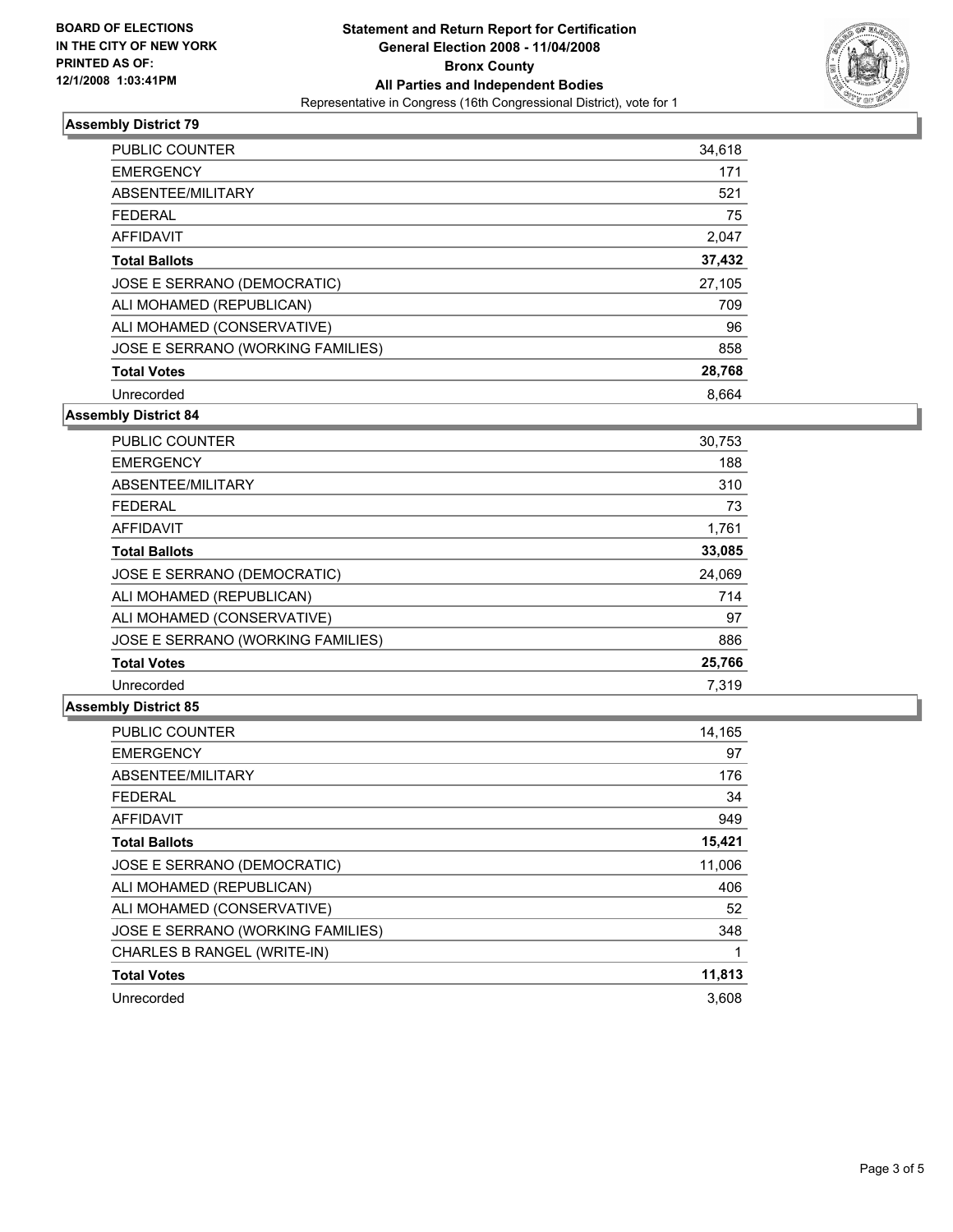

## **Assembly District 86**

| PUBLIC COUNTER                    | 24,384 |
|-----------------------------------|--------|
| <b>EMERGENCY</b>                  | 252    |
| ABSENTEE/MILITARY                 | 342    |
| <b>FEDERAL</b>                    | 69     |
| AFFIDAVIT                         | 1,606  |
| <b>Total Ballots</b>              | 26,653 |
| JOSE E SERRANO (DEMOCRATIC)       | 19,441 |
| ALI MOHAMED (REPUBLICAN)          | 587    |
| ALI MOHAMED (CONSERVATIVE)        | 86     |
| JOSE E SERRANO (WORKING FAMILIES) | 521    |
| <b>Total Votes</b>                | 20,635 |
| Unrecorded                        | 6,018  |